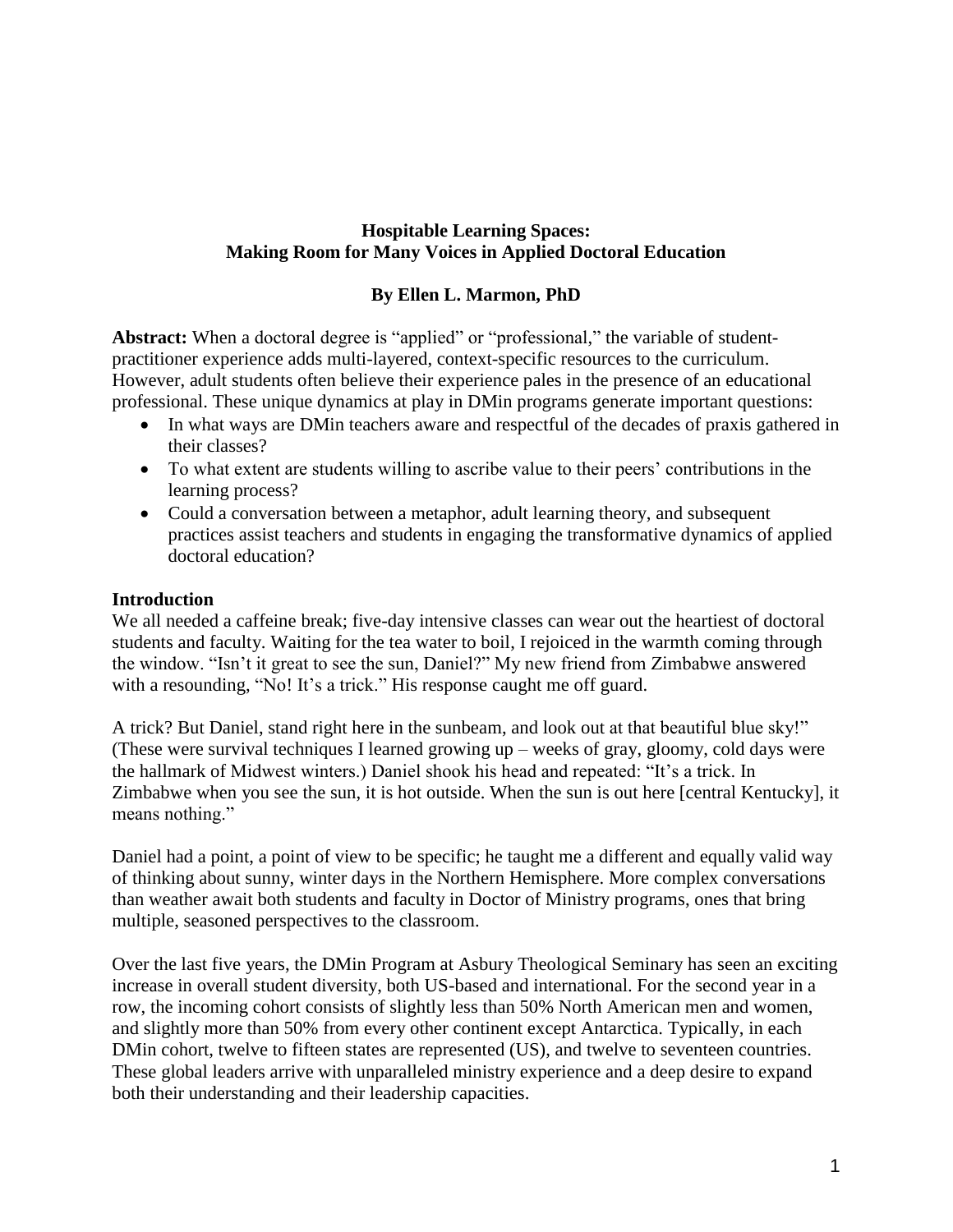Interestingly, DMin students are quick to discount their own in-ministry expertise, as well as that of their peers; they enrolled to learn from the person with Ph.D. credentials. Professors, however, find themselves surrounded by seasoned practitioners, each representing unique and complex cultural contexts about which teachers know little to nothing. What potential exists for both students and teachers to navigate these unsettling yet exciting DMin learning curves together?

First, DMin students and teachers share a common identity: they are all learners. Committed to a life of continual growth and discovery, professors and practitioners alike gravitate toward lessening the gap between what they do and do not understand (cognitive, emotional and spiritual dimensions included). This role of lifelong learner requires uncommon sense in academia: a sense of humility; a sense of humor; and a sense of expectancy. These dispositions orient both professors and students toward giving *and* receiving, to talking *and* listening, and teaching *and* learning.

Second, engaging a common metaphor for education has the potential to create clarity and generosity within the learning process. <sup>1</sup> For example, what happens when the practice of hospitality becomes the lens through which teachers and students view a DMin program? How could the inter-changeable roles of host and guest enliven applied doctoral education?<sup>2</sup>

Finally, introducing relevant adult learning theory and practices into the conversation grounds these explorations in social science research that is focused specifically on adult learners.<sup>3</sup> Insights about motivation, multi-cultural realities, and relationships in an adult classroom enhance both the teachers' and the students' participation.<sup>4</sup>

This article invites DMin faculty and students to listen in on a conversation between the ancient metaphor of hospitality, current adult learning theory, and practice. These perspectives offer a unique combination of voices through which to explore the dynamic of experienced, multicultural leaders in the DMin classroom.

### **The Metaphor of Hospitality**

 $\overline{a}$ 

Historically and especially in the Christian tradition, hospitality has concerned itself with creating space for strangers, for people pushed to the margins of society. Christine Pohl

<sup>1</sup> David I. Smith and Susan F. Felch, 2016. *Teaching and Christian Imagination* (Grand Rapids, Michigan: Eerdmans Publishing Company).

<sup>2</sup> Henri Nouwen, *Reaching Out: The Three Movements of the Spiritual Life* (New York: Image Doubleday, 1986).

<sup>3</sup> Jack Mezirow, *Transformative Dimensions of Adult Learning* (San Francisco, CA: Jossey-Bass, 1991); Patricia Cranton, *Understanding and Promoting Transformative Learning, A Guide to Theory and Practice*, Third. (Sterling, VA: Stylus, 2016).

<sup>4</sup> Robin Robinson, "The Whole Person in Front of Me: Toward a Pedagogy of Empathy and Compassion," in *Transforming Classroom Culture: Inclusive Pedagogical Practices*. ed. Sharan Dalalfar, Esther Kingston-Mann & Tim Sieber (New York: Palgrave MacMillan, 2011), 143– 164.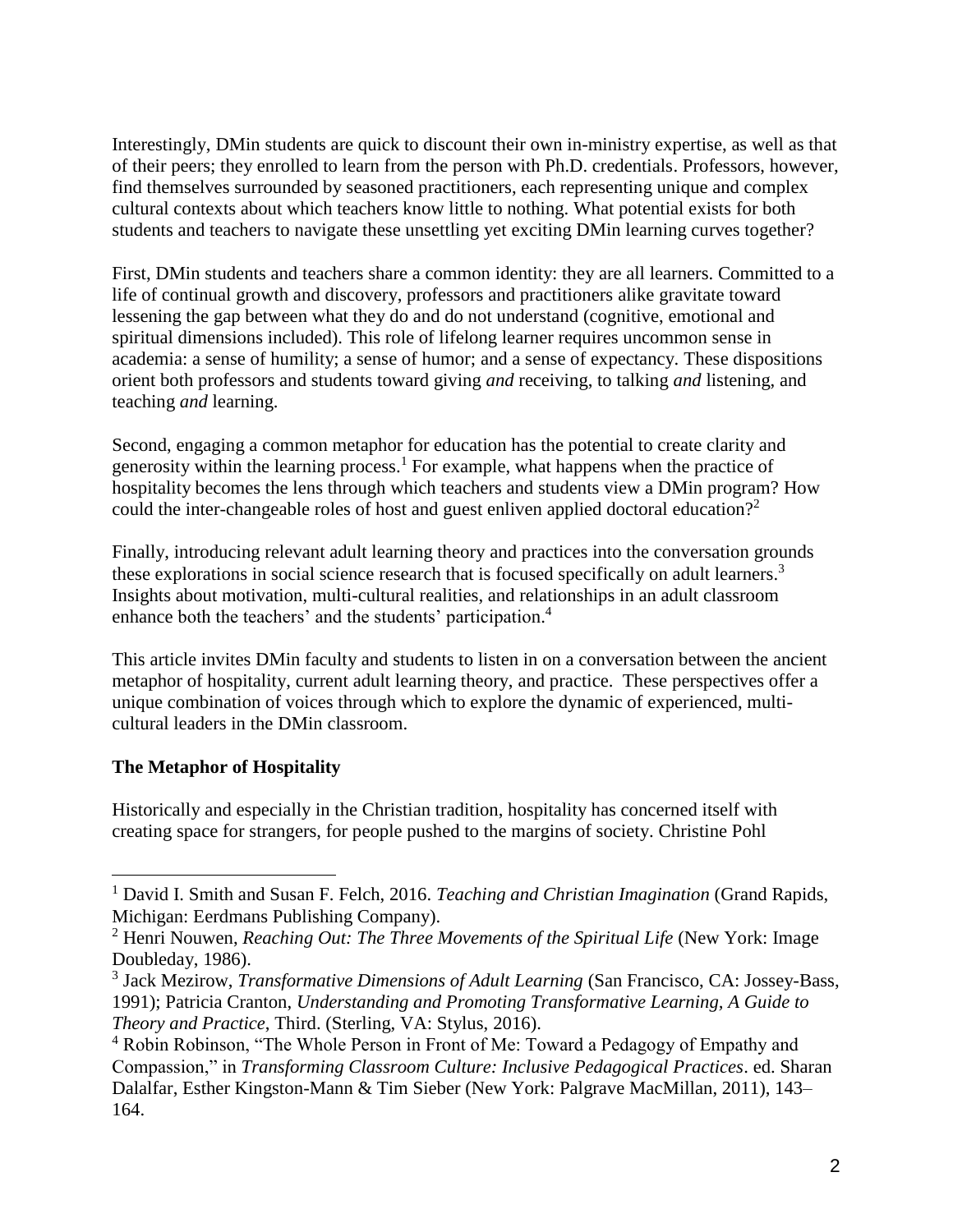observes, "Hospitality is a practice that integrates respect and care. Finding ways to respond to the needs of persons while simultaneously respecting their dignity is an ancient concern." 5 Scholars and practitioners alike are carrying principles of this "physical manifestation of welcome"<sup>6</sup> into the higher education classroom.

In *Teaching and Christian Imagination*, David Smith and Susan Felch invite teachers to envision their jobs imaginatively, through metaphors that "offer lenses, not recipes, opening possibilities rather than laying out instructions."<sup>7</sup> The authors lament higher education's current reality; with the growing number of educational delivery systems and administrative duties, professors are taxed by multiple responsibilities beyond the classroom. Teaching is often reduced to covering material and grading assignments as efficiently as possible. Alarmed by such reductions, Smith and Felch turn to three major metaphors as "orienting images." <sup>8</sup> They explore gardens, pilgrimages, and buildings as life-giving imagery for education. Comparing learning spaces to homes, they assert that education needs to include elements of welcome, safety, and story.<sup>9</sup>

Three decades earlier, Henri Nouwen envisioned teaching as a form of hospitality and encouraged learning institutions to cultivate hospitable learning spaces. "To look at teaching as a form of hospitality might free it from some of its unreal heaviness and bring some of its exhilarating moments back in perspective."<sup>10</sup> Nouwen assigns the roles of host to the teacher and guest to the student, all the while maintaining that these roles are interchangeable. Focusing on the teacher's responsibility to students, he argues, "A good host is the one who believes that his guest is carrying a promise he wants to reveal to anyone who shows genuine interest."<sup>11</sup> How might this metaphor of hospitality orient both DMin professors and adult learners toward a mutually respectful, rich educational experience?

### *Biblical and Theological Perspectives.*

The theological concept of *imago Dei* bestows on all humans the dignity of being made in the image of their Creator. "So God created man in his image, in the image of God he created him; male and female he created them," recites the Genesis narrator  $(1:27 \text{ NIV})$ .<sup>12</sup> God gives this honor only to human beings, a distinction that compels Christians' respect for all people. Jesus models this regard and expectancy, for example, when he calls the despised tax collector Zacchaeus by name, and then invites himself to dinner at Zacchaeus' home (Luke 19:1-10). First

 $\overline{a}$ 

<sup>5</sup> Christine Pohl, *Making Room: Recovering Hospitality as a Christian Tradition* (Grand Rapids, Michigan: Eerdmans Publishing Company, 1999), 69.

<sup>6</sup> Carolyne Call, "The Rough Trail to Authentic Pedagogy: Incorporating Hospitality, Fellowship, and Testimony into the Classroom," in *Teaching and Christian Practices:* 

*Reshaping Faith & Learning.* ed. David I. Smith & James K.A. Smith (Grand Rapids, Michigan: Eerdmans Publishing Company, 2011), 64.

<sup>7</sup> Smith and Felch, *Teaching and Christian Imagination,* 2.

<sup>8</sup> Ibid. 4.

<sup>9</sup> Ibid. 95.

<sup>10</sup> Nouwen, *Reaching Out: The Three Movements of the Spiritual Life*, 89.

 $11$  Ibid. 87.

<sup>12</sup> *The Holy Bible, New International Version* (Grand Rapids, Michigan: Zondervan Publishing House, 1984). All scripture references come from this translation.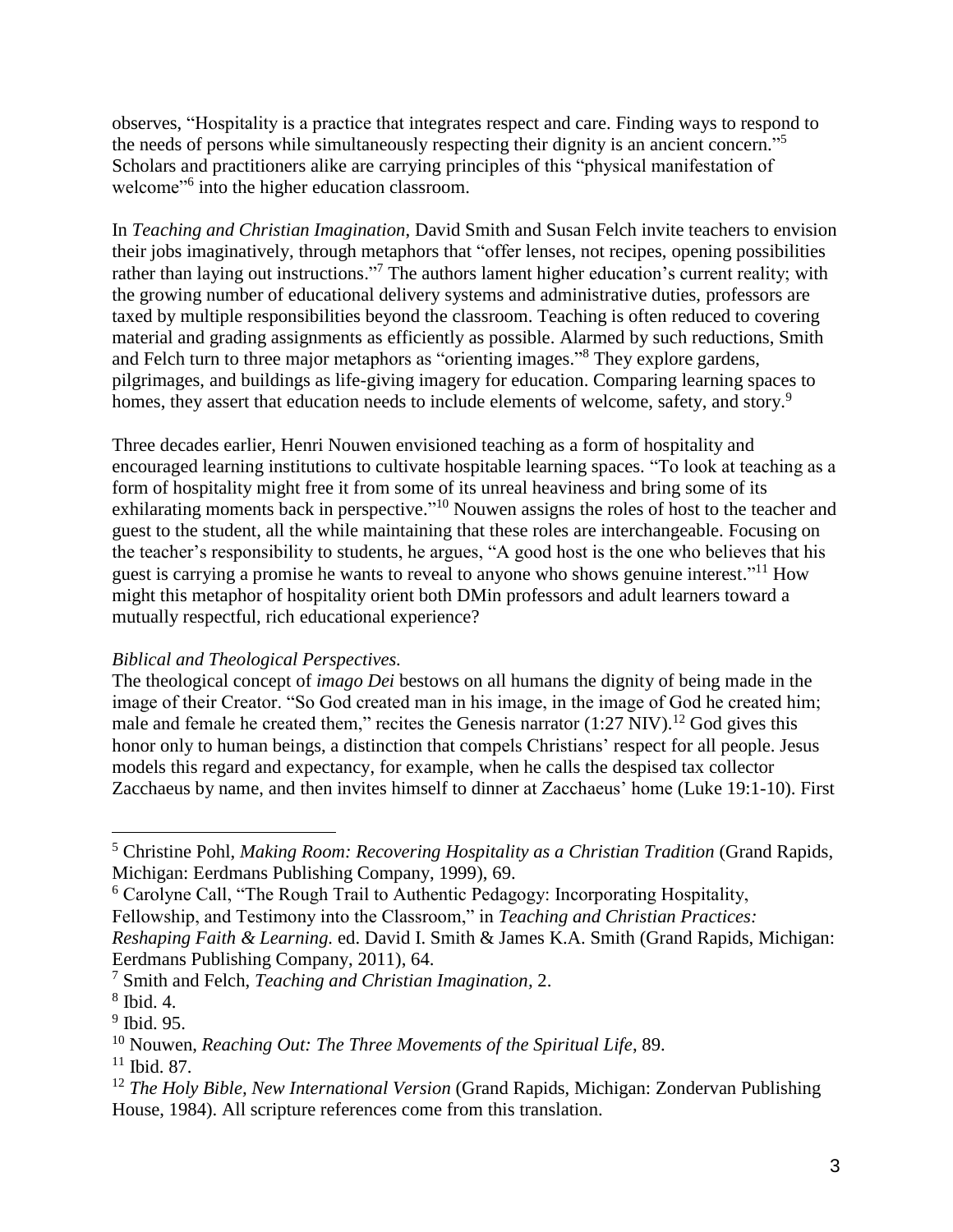as a guest and then as host, Jesus brings dignity to an entire family, creating a space ripe for holistic transformation.

John Wesley's understanding of prevenient grace further awakens believers' expectations for each person's potential. "Drawing on John 1:9 [*The true light that gives light to every person was coming into the world*], Wesley's principal text of prevenient grace, he claims that 'Everyone has some measure of that light, some faint glimmering ray, which sooner or later, more or less, enlightens every man that cometh into the world."<sup>13</sup> This ongoing work of God in people does not depend on human effort; nor is it just for Jesus followers. Believing that all human beings are created in God's image and that God's grace is purposefully stirring in every person can serve as a powerful motivator (and a humbling reminder) both for teachers creating learning experiences and for the students participating in them.

Professors and students in a DMin classroom are not only sitting next to people made in God's image, but they are also interacting with sisters and brothers. The writer of John's first letter celebrates this mystery: "How great is the love the Father has lavished on us, that we should be called children of God! And that is what we are!" (I John 3:29). Adopted into "Abba Father's" family, teachers and students alike are "heirs of God and co-heirs with Christ" (Romans 8:17a). The Holy Spirit testifies within and among the learning community about this God-given identity. Hosting such a group now moves beyond a privilege to a holy responsibility.

### *Qualities and Responsibilities of Good Hosts.*

 $\overline{a}$ 

Nouwen's understanding of the teacher as host hinges on the disposition of humility. Good hosts believe that "students are not just the poor, needy, ignorant beggars who come to the man or woman of knowledge, but that they are indeed like guests who honor the house with their visit and will not leave it without making their own contribution."<sup>14</sup> One of those contributions in any DMin program is the unique vantage point of each student-guest. Their engagement in diverse contexts for ministry adds depth, texture, and story to each class's curriculum. Good teachershosts learn to value and highlight those contributions in concert with their own gifts and resources. Humility does not function well in competitive, zero-sum environments; it flourishes, however, in messy spaces that make room for many voices.<sup>15</sup>

Vulnerability is another quality that Nouwen values in hosts: "Teachers who can detach themselves from their need to impress and control, and who can allow themselves to be receptive to the news that their students carry with them, will find that it is in receptivity that gifts become visible."<sup>16</sup> Allowing students' strengths to surface in an educational setting requires teachers to reduce what Pohl describes as the "power differential" in hospitality.<sup>17</sup> Rather than practice what

<sup>13</sup> Kenneth Collins, *The Scripture Way of Salvation: The Heart of John Wesley's Theology* (Nashville: Abingdon, 1997), 39.

<sup>14</sup> Nouwen, *Reaching Out: The Three Movements of the Spiritual Life*, 89.

<sup>&</sup>lt;sup>15</sup> Call, "The Rough Trail to Authentic Pedagogy: Incorporating Hospitality, Fellowship, and Testimony into the Classroom," 61-79.

<sup>16</sup> Nouwen, *Reaching Out: The Three Movements of the Spiritual Life*, 87.

<sup>17</sup> Pohl, *Making Room: Recovering Hospitality as a Christian Tradition*, 120.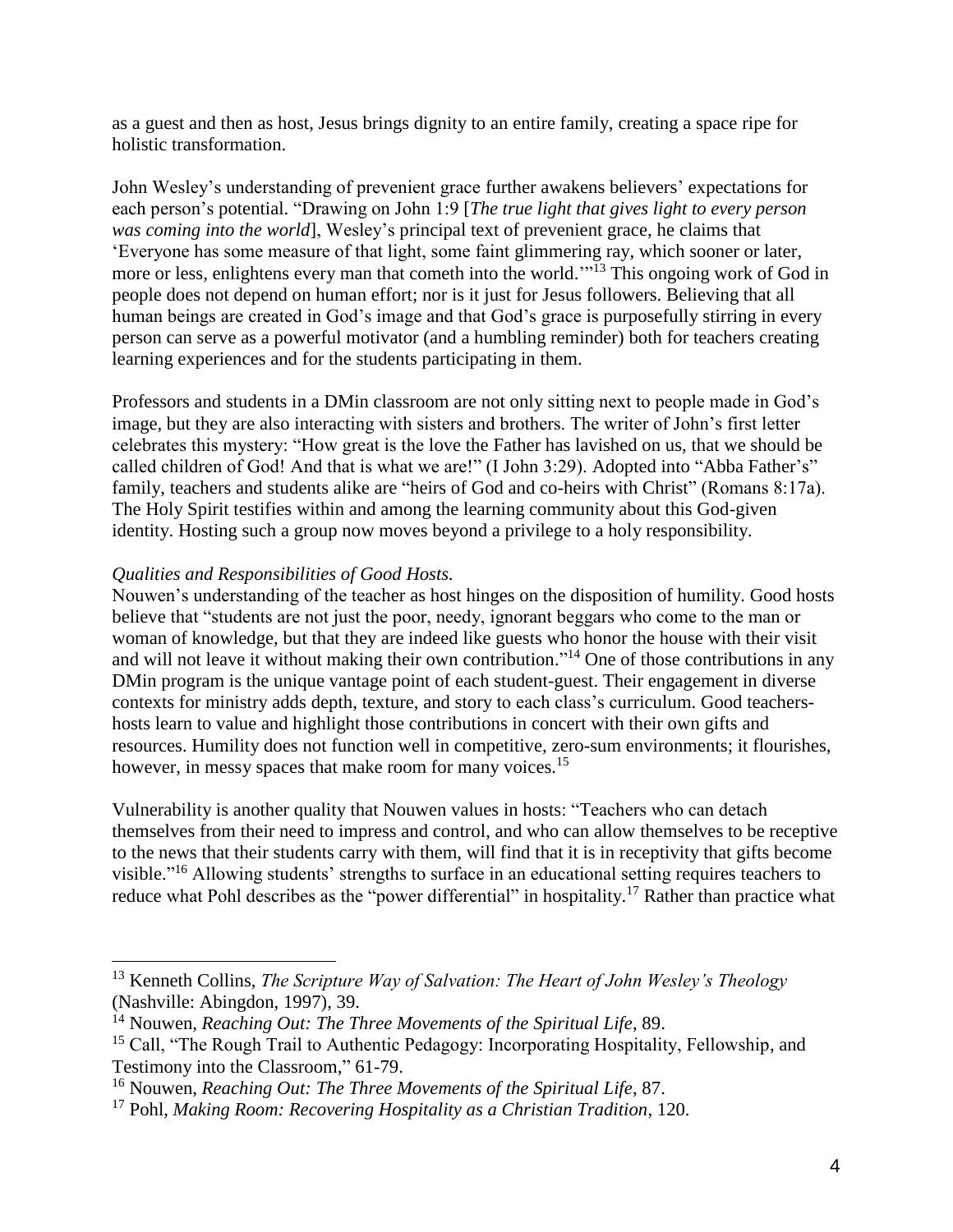Nouwen calls "violent learning" (unilateral, competitive, and alienating), vulnerable teachers create spaces of respectful encounter and collaboration.<sup>18</sup>

Humility, vulnerability and academic expertise combine to make memorable class resources. As a result, teachers/hosts will find themselves trying out new roles. Givers of knowledge also become receivers of guests' experiences and insights. Adding the roles of listener to talker and dialoguer to speech-maker stretches many professors. Like a new exercise at the gym, these roles are likely to feel uncomfortable at first. Pohl notes that hospitality "reflects and anticipates God's welcome. Simultaneously costly and wonderfully rewarding, hospitality often involves small deaths and little resurrections." <sup>19</sup> She understands that for Christians, God's sacrificial welcome compels hosts to move into unfamiliar, uncomfortable spaces for the good of the guest.

## *Qualities and Responsibilities of Good Guests.*

The practice of hospitality in education also calls guests to let go of familiar classroom roles and patterns. In every DMin program there are a few students who show up fully convinced of their own superior gifts. More often, however, DMin guests arrive with deeply ingrained, often unevaluated assumptions about their position in the classroom. Based on past experience, they function as "the amateur,"<sup>20</sup> a passive receptacle for collecting information from the professional educator. Considering themselves co-creators of and valuable contributors to an academic learning community is an uncommon notion for students.<sup>21</sup>

Adult women and men in the classroom must reorient their unquestioned expectations of teachers, themselves, and fellow students. "Learning is a formational process that occurs through interaction of the two [teacher and student], not in the presentation of the one."<sup>22</sup> Finding themselves in generous learning environments, students courageously grow to value their own voices in the teaching-learning process. No longer tuned into just the teacher's voice, students start seeing other guests as hosts; they can become humbly, expectantly attentive to their peers' contributions as well.

# **Adult Learning Theory**

 $\overline{a}$ 

Over the past four decades, adult learning scholars and practitioners have pushed beyond a primarily cognitive, individual-oriented focus to explore holistic change for teachers and students.<sup>23</sup> It is not the aim of this article to explore many or even one adult learning theory's history, proponents, critics, nuances, and applications in total. For this particular conversation,

<sup>18</sup> Henri Nouwen, *Creative Ministry* (New York: Doubleday, 1971), 5.

<sup>19</sup> Pohl, *Making Room: Recovering Hospitality as a Christian Tradition*, 187.

<sup>20</sup> Parker Palmer and Arthur Zajonc, *The Heart of Higher Education, A Call to Renewal* (San Francisco, CA: Jossey-Bass, 2010), 102.

<sup>21</sup> Nouwen, *Reaching Out: The Three Movements of the Spiritual Life*, 87.

 $^{22}$  Roy Barsness and Richard Kim, "A Pedagogy of Engagement for the Changing Character of the 21st Century Classroom," *Theological Education* 49, no. 2, The Changing Character of Faculty Work (2015): 105.

<sup>23</sup> Sharan Merriam and Laura Bierema, *Adult Learning: Linking Theory to Practice* (San Francisco, CA: Jossey-Bass, 2014).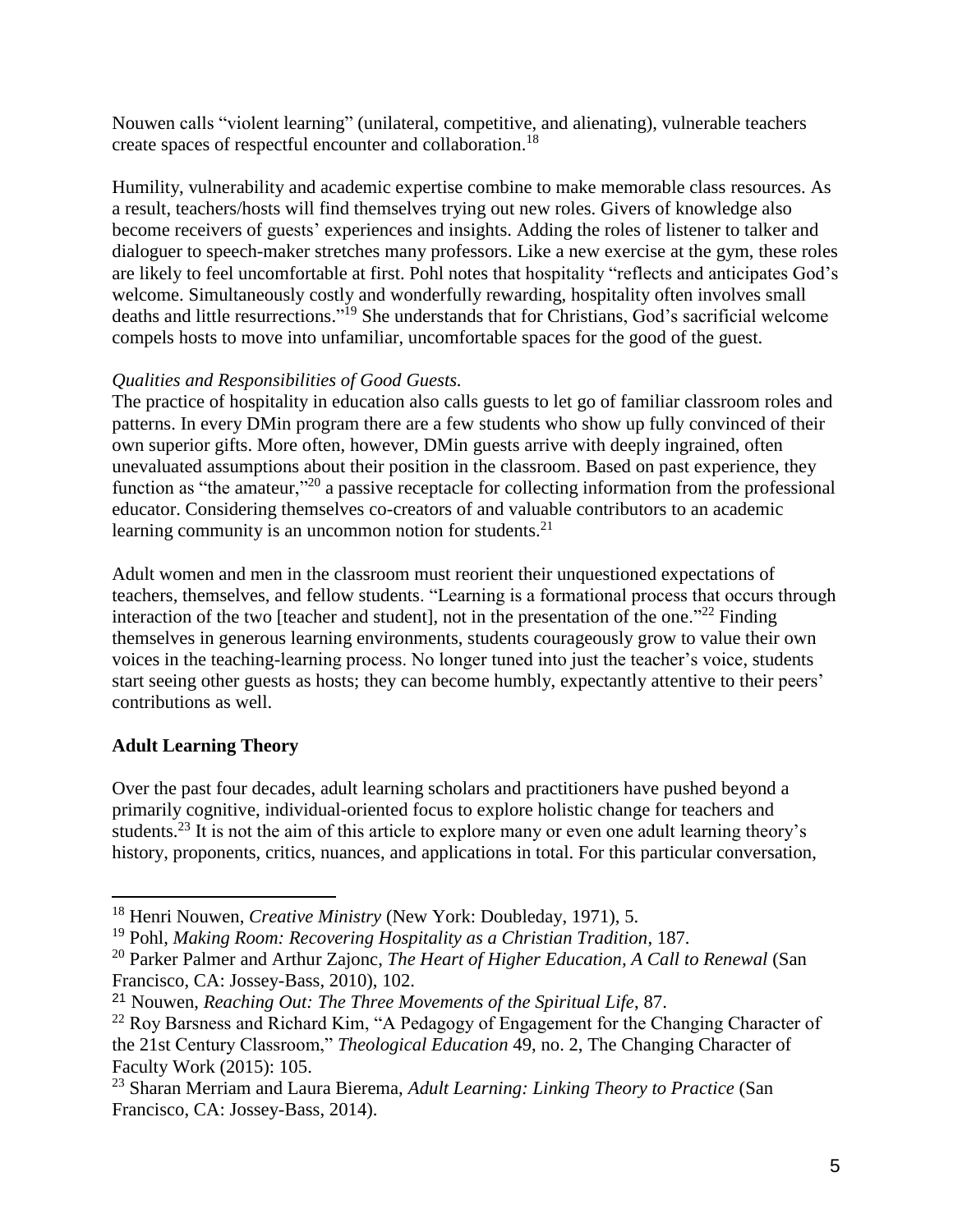aspects of Transformative Learning Theory enlighten the "why?" and the "what?" of hospitable DMin classrooms. ("How?" is addressed in the next section as Practice.)

Transformative Learning Theory begins with a "dilemma"<sup>24</sup> of sorts. Sudden or cumulative changes in people's lives trigger a sense that their current ways of understanding and engaging the world are either incomplete, inadequate, or just wrong. At this point of awareness, an individual or group of adults can ignore the issue or lean into it and learn more. Mezirow describes the former as a "process by which we transform our taken-for-granted frames of references (meaning schemes, habits of mind, mindsets) to make them more inclusive, discriminating, open, emotionally capable of change, and reflective so that they may generate beliefs and opinions that will prove more true or justified to guide action."<sup>25</sup>

This process may describe what happens inside of teachers and students encountering the roles of host and guest in an applied doctoral classroom. "Becoming aware of assumptions or the habits of mind that consist of a web of related assumptions is difficult. These things are a part of the fabric of who we are or who we perceive we are."<sup>26</sup> Even with such a challenge, potential for transformation surfaces anytime adults find themselves unlearning something to embrace new ideas, values, and perspectives. Taylor<sup>27</sup> identifies essential elements in transformative learning:

- Prior experience (individual) or shared experience (e.g., classroom),
- Critical reflection,
- Dialogue,

 $\overline{a}$ 

- Holistic orientation.
- Awareness of context, and
- Authentic relationships.

Teachers or hosts have no control over the experience their guests bring with them into the classroom; they can, however, design shared learning experiences that challenge unquestioned or partially-formed beliefs and behavior. Faculty who enter the classroom "with a sense of awe, not so much of what they have to give but of what they might learn,"<sup>28</sup> are more likely to create experiences that students will engage openly.

Openness or receptivity on the students' part, can activate honest critical reflection of cherished beliefs, values, and practices. Rather than only gain new information, these guests have the potential to change their priorities, relationships and patterns so that they align with their new

<sup>24</sup> Mezirow, *Transformative Dimensions of Adult Learning*.

<sup>25</sup> Jack Mezirow & Associates, *Learning As Transformation: Critical Perspectives on a Theory in Progress* (San Francisco, CA: Jossey-Bass, 2000), 8.

<sup>26</sup> Cranton, *Understanding and Promoting Transformative Learning, A Guide to Theory and Practice*, 50.

<sup>27</sup> Edward Taylor, "Fostering Transformative Learning," in *Transforming Learning in Practice: Insights from Community, Workplace, and Higher Education*, ed. Edward Taylor, Jack Mezirow & Associates (San Francisco, CA: Jossey-Bass, 2009), 4.

<sup>&</sup>lt;sup>28</sup> Barsness and Kim, "A Pedagogy of Engagement for the Changing Character of the 21st Century Classroom," 102.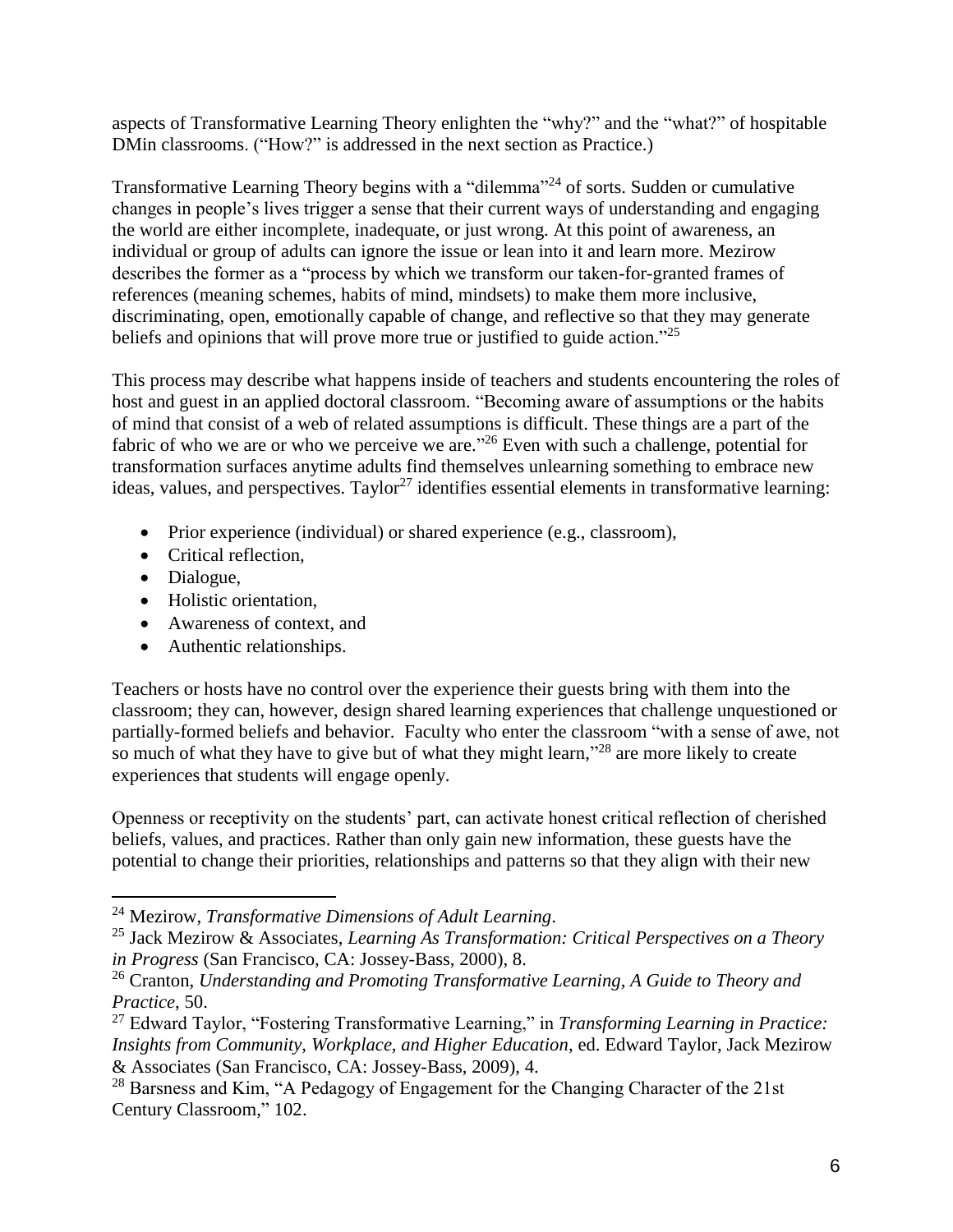discoveries (holistic orientation). "There must be space for students to reflect, discuss, and engage in activities that draw upon their life experiences. Such a space is safe, open, supportive and in Vella's words 'sacred.'" <sup>29</sup> Pointing to dialogue's meaning as "the word between us," Jane Vella champions the teacher's primary role of dialoguer. "As a dialogue educator you will wear a number of hats: designer, teacher, listener, learner. You will work hard to teach less and make more room for learning."<sup>30</sup> She argues for learning-centered classrooms above content- or faculty-centered spaces. The humility required of a good host is, well, humbling.

Additionally, adult learning literature addresses the importance of faculty's and students' cultural awareness in the classroom. In *Culturally Responsive Teaching and Reflection in Higher Education*, Sharlene Voogd Cochrane et. al., share insights from the Cultural Literacy Curriculum Institute at Lesley University. One of the first concepts they found helpful in understanding culturally responsive teaching was "cultural humility," a capacity they describe as an ongoing "willingness to learn, self-reflect, and acknowledge power dynamics."<sup>31</sup> When students encounter a teacher who is living and learning along with them and also *because* of them, students are more likely to make authentic contributions themselves. These guests are also poised to value the context-rich wisdom of their peers.

# **Practice, Praxis, Practice**

This conversation gains traction when praxis (practice  $+$  reflection) is added to an engaging metaphor and relevant adult learning scholarship. Academic practitioners from multiple higher education disciplines are addressing the "How?" of hospitable classroom experiences. The following list highlights practices related to equipping hosts and guests to become better at "creating a classroom environment that generates a kind of learning that transforms both parties:"32

### **1. Hosts**

a. Jones<sup>33</sup> regularly asks herself, "How can language be framed to honor cultural practices while encouraging consideration of best practices in professional practices?" She also challenges higher education hosts to reflect on how their "expectations of student knowledge and achievement are impacted by the larger designations of countries into 'first-world' and 'third-world' categories, race, ethnicity, and geographic locations of schools."

 $\overline{a}$ <sup>29</sup> Merriam and Bierema, *Adult Learning: Linking Theory to Practice*, 96.

<sup>30</sup> Jane Vella, *Learning to Listen Learning to Teach: The Power of Dialogue in Educating Adults*, Revised. (San Francisco, CA: Jossey-Bass, 2002), xvi.

<sup>&</sup>lt;sup>31</sup> Sharlene Voogd Cochrane et al., "Cultural Literacy, Cultural Humility, and Reflection," in *Culturally Responsive Teaching and Reflection in Higher Education*, 5.

<sup>32</sup> Arlene Dallalfar, Esther Kingston-Mann, and Tim Sieber, eds., *Transforming Classroom Culture: Inclusive Pedagogical Practices* (New York: Palgrave MacMillan, 2011), 4.

<sup>&</sup>lt;sup>33</sup> Marjorie Jones, "Culturally Responsive Professional Practices in the College Classroom and Professional Sites," in *Culturally Responsive Teaching and Reflection in Higher Education* (New York: Routledge), 75–86.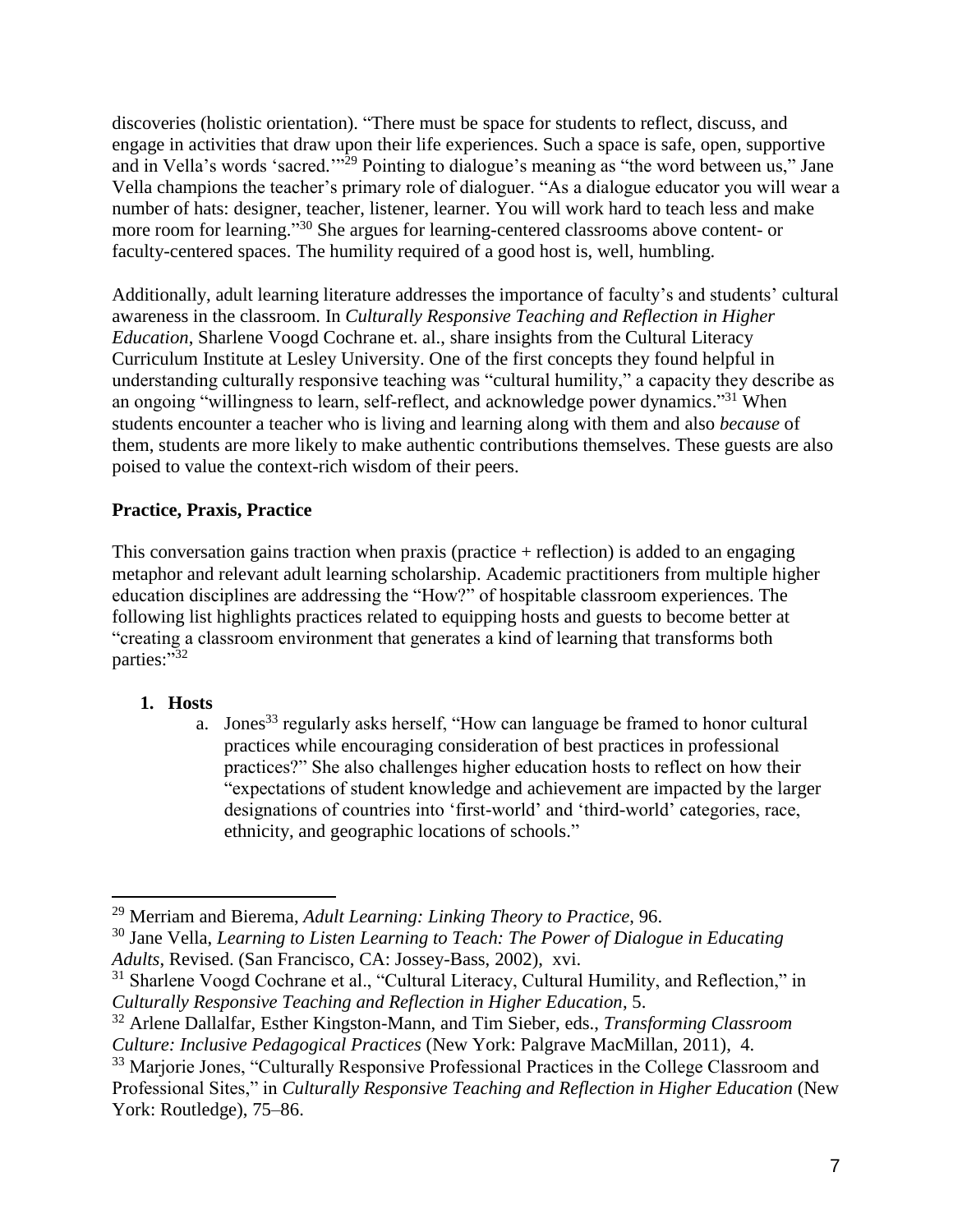- b. In both her choice of reading and interaction with students in the classroom, Jones asks herself about the voices and experiences "I have more than likely missed."<sup>34</sup>
- c. Palmer recommends collaborating with students to create a "covenant" at the beginning of class. It describes what kind of learning community to which the students want to belong and contribute.<sup>35</sup>
- d. Sieber<sup>36</sup> narrates the benefits of multi-disciplined faculty participating in longterm teaching enhancement seminars. "It is a sad commentary on how thorough my own academic socialization had been that it was so hard for me to accept that what happened in the classroom was not principally about me but instead was about my students and what promoted their learning. What promoted their own learning would also promote my own, it became clear."
- e. Organizations like the Wabash Center for Teaching and Learning in Theology and Religion send consultants out and offer grants for faculty who want to become better teachers/hosts.<https://www.wabashcenter.wabash.edu/>
- f. Call<sup>37</sup> included a mid-point break with food in her longer classes; she also designed the second half of class to be discussion led by the students. Introducing time for occasional "testimonies" from students enabled them "to better connect course material and everyday life."
- g. Arguing that answers to the following questions lead teachers toward specific "pedagogies," Gin and Hern<sup>38</sup> recommend evaluative reflection for faculty:
	- i. What are the results you intend for the course, the students?
	- ii. What do you believe counts as knowledge?
	- iii. How do you believe students best learn?
	- iv. How should you teach?

### **2. Guests**

a. Cydis, et. al.,  $39$  activate "Essential Learning Outcomes" with a pre and post "Student Perception Survey," giving students opportunities "to learn more about the competence they have acquired" over the duration of each course.

 $\overline{a}$ <sup>34</sup> Ibid. 85

<sup>35</sup> Parker Palmer, *The Courage to Teach: Exploring the Inner Landscape of a Teacher's Life*, 20th Anniversary. (San Francisco, CA: Jossey-Bass, 2017).

<sup>&</sup>lt;sup>36</sup> Tim Sieber, "A History Lived and Lessons Learned: Collaboration, Change, and Teaching Transformation," in *Transforming Classroom Culture: Inclusive Classroom Practices*, ed. Arlene Dallalfar, Esther Kingston-Mann, and Tim Sieber (New York: Palgrave MacMillan, 2011), 37.

<sup>&</sup>lt;sup>37</sup> Call, "The Rough Trail to Authentic Pedagogy: Incorporating Hospitality, Fellowship, and Testimony into the Classroom," 61-79.

<sup>&</sup>lt;sup>38</sup> Deborah H.C. Gin and Mark Chung Hearn, "Why You Do What You Do: The Power in Knowing and Naming Pedagogies," *Teaching Theology and Religion* 22 (2019): 30–51.

<sup>&</sup>lt;sup>39</sup> Susan Cydis, et.al., "Integrating and Assessing Essential Learning Outcomes: Fostering Faculty Development and Student Engagement," *Journal of the Scholarship of Teaching and Learning* 15, no. 3 (June 2015): 47.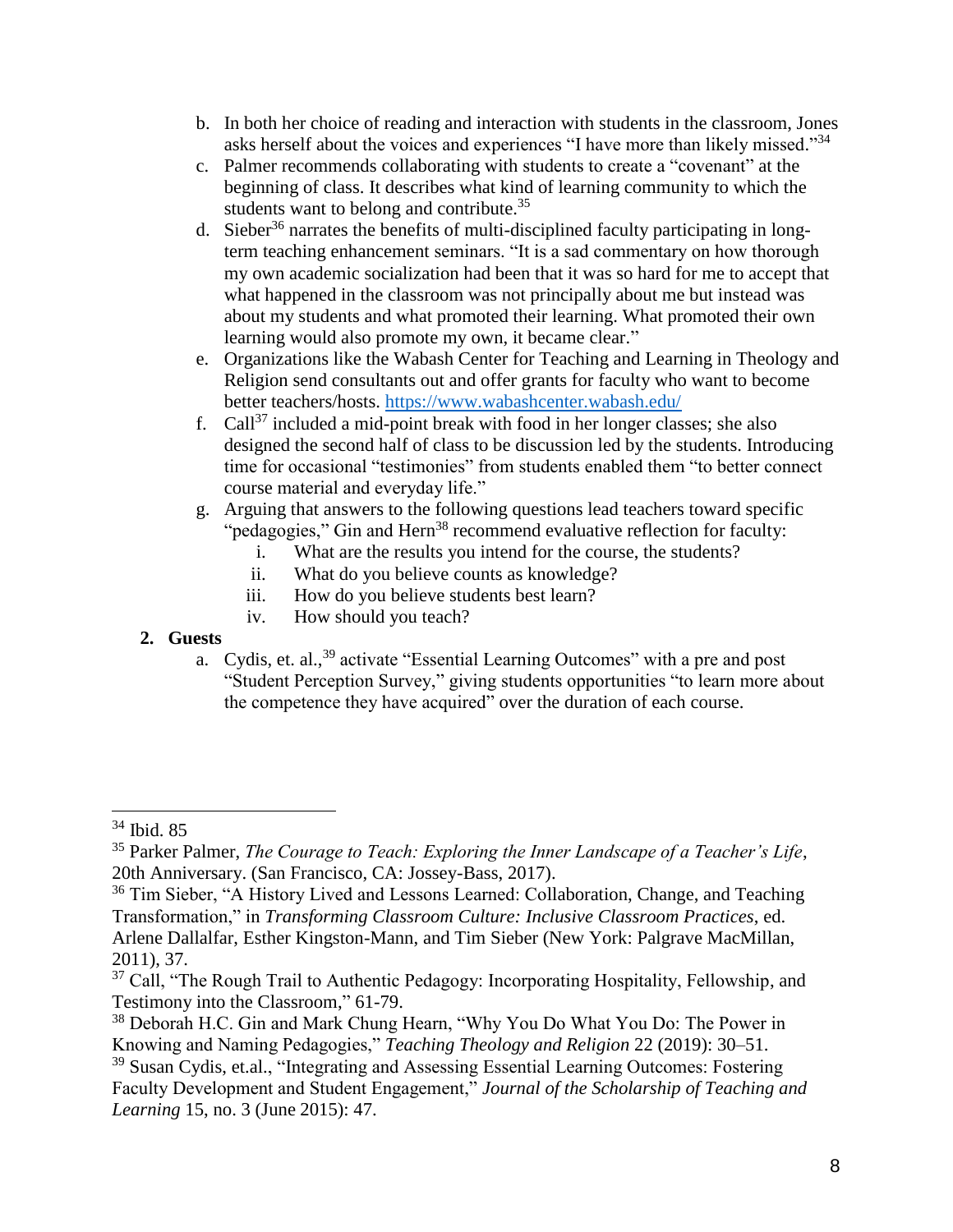- b. Addressing students' lackluster response to small group discussion ("nothing happened in class today"), Panofsky and Bogad<sup>40</sup> simply added a required, informal writing exercise after in-class discussions. Students reflect and then list what they "got out of" the conversation.
- c. Panofsky and Bogad<sup>41</sup> also explored why students are silent in class by initiating a journal entry. They ask students to identify what makes them "lose their voice" in class, and what contributes to their feeling comfortable to speak.
- d. With such diverse guests in DMin programs, it makes sense to make room for students to describe the unwritten rules and overt patterns of their formal educational experiences (e.g. Korean students who have never questioned their teachers; Nigerian students who never considered learning from their colleagues; or women who often deferred to the male voices in the room). Understanding what qualifies as the educational norm for students informs teachers' efforts at engaging their guests in safe ways.
- e. Half-way through their two-week DMin residency at Asbury, students are prompted to email their families/friends to share "What I Learned from My Ministry Colleagues," including the men and women's names, ministry roles, and locations.
- f. Our DMin homiletics professors take turns preaching during morning worship; then they walk into the classroom and ask their guests to assess their sermons. They use the exact same criteria by which DMin students will be evaluated later in the week. By submitting themselves to the same process as their guests, these hosts practice humility and set an example of lifelong learning as preachers.
- g. Asbury's cohort model prioritizes relationships between DMin students. Even before they first arrive on campus, they are sorted into diverse "Legacy Groups" (8-9 people) which remain constant throughout the three-year program. During residencies these groups meet outside of class for spiritual and leadership formation. They also encourage each other throughout the year about assignments and dissertation challenges, growing in their identities as doctoral students and friends.

# **The Conversation Continues**

In *The Poisonwood Bible*, Barbara Kingsolver's character Leah Price witnesses the ugly consequences of an unteachable spirit in her own missionary father: "I've seen how you can't learn anything when you're trying to look like the smartest person in the room."<sup>42</sup> Hosts carry the responsibilities both of sharing expertise and modeling humility. Taylor argues that being a

 $\overline{a}$ <sup>40</sup> Carolyn Panofsky and Lesley Bogad, "Hearing Students' Silence: Issues of Identity, Performance, and Recognition in College Classrooms," in *Transforming Classroom Culture: Inclusive Pedagogical Practices*, ed. Arlene Dallalfar, Esther Kingston-Mann, and Tim Sieber (New York: Palgrave MacMillan, 2011), 189.

<sup>41</sup> Ibid. 182.

<sup>42</sup> Barbara Kingsolver, *The Poisonwood Bible* (New York: HarperPerennial, 2013).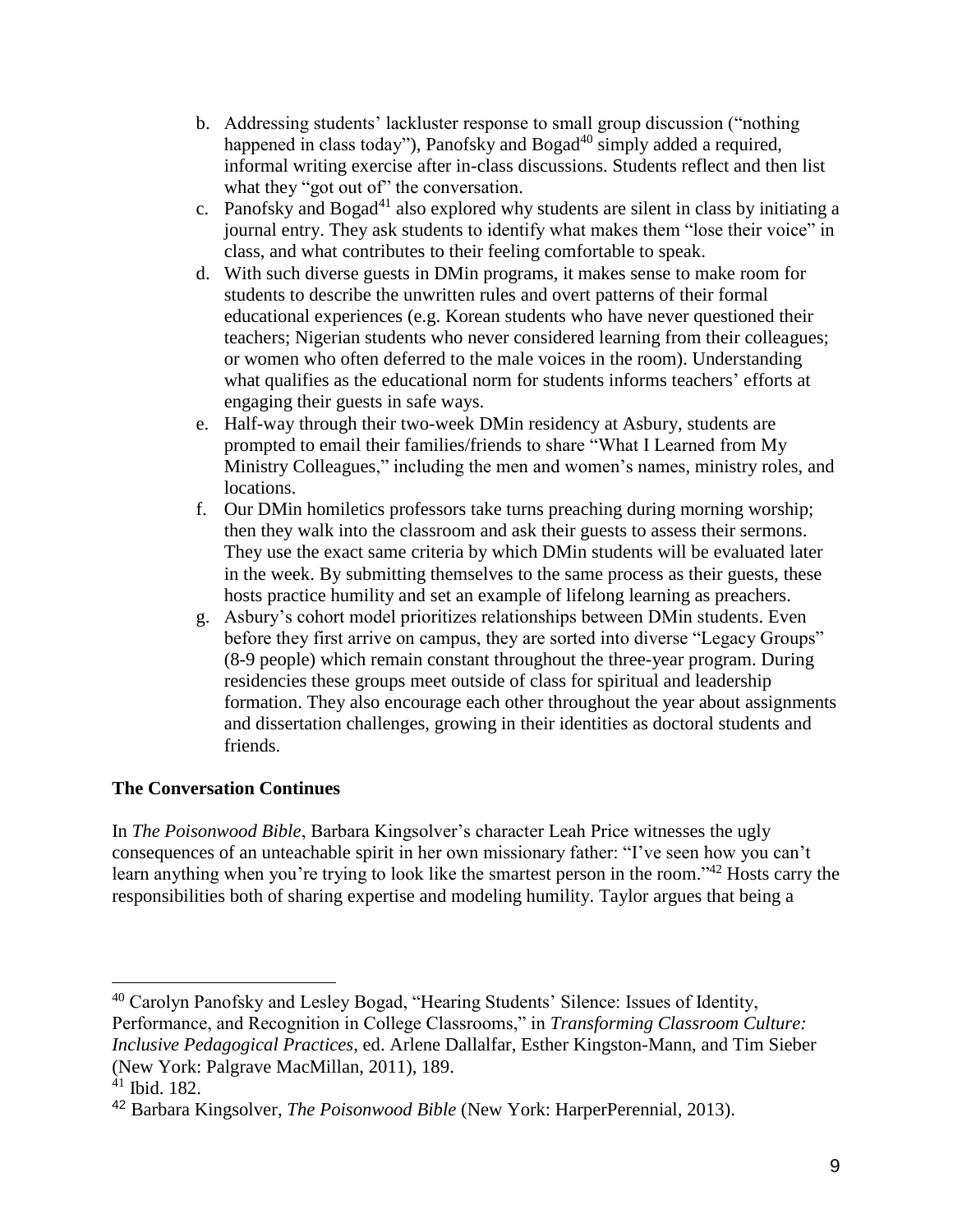transformative teacher "demands a great deal of work, skill, and courage."<sup>43</sup> A participant in Lesley University's Cultural Literacy Curriculum Institute reflected,

When we teach we feel obligated to 'impart knowledge' and thus must maintain this elevated status. What I experienced is that, especially with adult learners, giving myself permission to be a participant in the learning process in the classroom and being emotionally available helped me reach my students far more.<sup>44</sup>

Students are also challenged by examining their own resistance to  $-$  or promotion of learning that leads to change. Perhaps reflecting on the equally rich roles of host and guest in the larger metaphor of hospitality will open generous, expectant learning spaces for this conversation to continue both inside and outside the applied doctoral classroom.

*Ellen L. Marnon, PhD, is professor of Christian discipleship and director of the DMin Program at Asbury Theological Seminary in Wilmore, Kentucky.*

#### **Bibliography**

- Barsness, Roy, and Richard Kim. "A Pedagogy of Engagement for the Changing Character of the 21st Century Classroom." *Theological Education* 49, no. 2. The Changing Character of Faculty Work (2015): 89–106.
- Call, Carolyne. "The Rough Trail to Authentic Pedagogy: Incorporating Hospitality, Fellowship, and Testimony into the Classroom." In *Teaching and Christian Practices: Reshaping Faith & Learning*, edited by David I. Smith and James K. A. Smith, 61–79. Grand Rapids, Michigan: Eerdmans Publishing Company, 2011.
- Cochrane, Sharlene Voogd, Meenakshi Chhabra, Marjorie Jones, and Deborah Spragg. "Cultural Literacy, Cultural Humility, and Reflection." In *Culturally Responsive Teaching and Reflection in Higher Education*, edited by Sharan Cochrane, et. al., 1–10, 2017.
- Collins, Kenneth. *The Scripture Way of Salvation: The Heart of John Wesley's Theology*. Nashville: Abingdon, 1997.
- Cranton, Patricia. *Understanding and Promoting Transformative Learning, A Guide to Theory and Practice*. Third. Sterling, VA: Stylus, 2016.

 $\overline{a}$ 

<sup>43</sup> Edward Taylor, "The Challenge of Teaching for Change," *New Directions for Adult and Continuing Education*, no. 109, Teaching for Change: Fostering Transformative Learning in the Classroom (Spring 2006): 91–96.

<sup>44</sup> Deborah Wright, "Adult Learners: Where I'm From and Why It Matters," in *Culturally Responsive Teaching and Reflection in Higher Education* ed. Sharan Cochrane, et. al. (New York: Routledge, 2017), 87–94.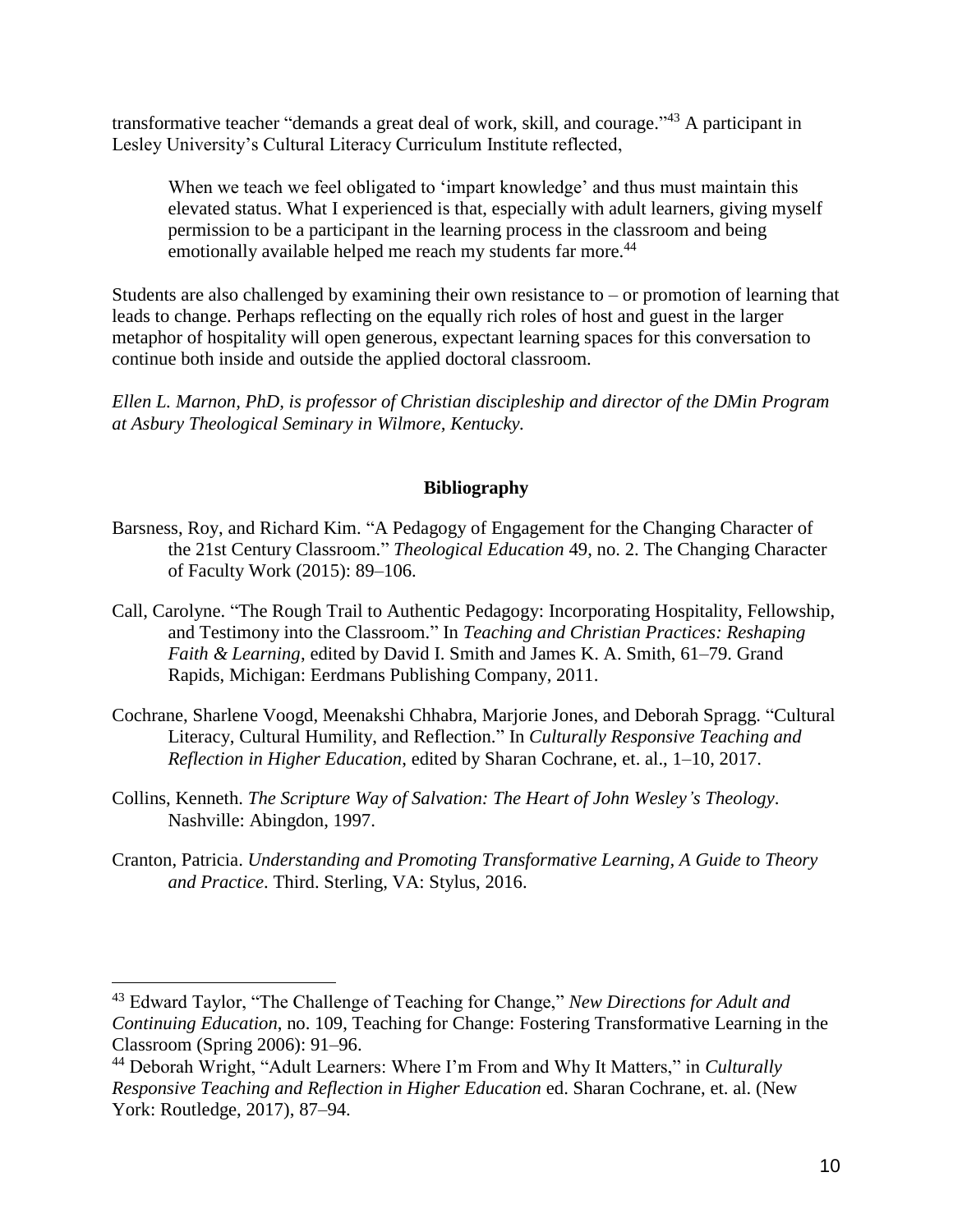- Cydis, et.al., Susan. "Integrating and Assessing Essential Learning Outcomes: Fostering Faculty Development and Student Engagement." *Journal of the Scholarship of Teaching and Learning* 15, no. 3 (June 2015): 33–52.
- Dallalfar, Arlene, Esther Kingston-Mann, and Tim Sieber, eds. *Transforming Classroom Culture: Inclusive Pedagogical Practices*. New York: Palgrave MacMillan, 2011.
- Gin, Deborah H.C., and Mark Chung Hearn. "Why You Do What You Do: The Power in Knowing and Naming Pedagogies." *Teaching Theology and Religion* 22 (2019): 30–51.
- Jones, Marjorie. "Culturally Responsive Professional Practices in the College Classroom and Professional Sites." In *Culturally Responsive Teaching and Reflection in Higher Education*, edited by Sharan Cochrane, et. al., 75–86. New York: Routledge, 2017.
- Kingsolver, Barbara. *The Poisonwood Bible*. New York: HarperPerennial, 2013.
- Merriam, Sharan, and Laura Bierema. *Adult Learning: Linking Theory to Practice*. San Francisco, CA: Jossey-Bass, 2014.
- Mezirow & Associates, Jack. *Learning As Transformation: Critical Perspectives on a Theory in Progress*. San Francisco, CA: Jossey-Bass, 2000.
- Mezirow, Jack. *Transformative Dimensions of Adult Learning*. San Francisco, CA: Jossey-Bass, 1991.
- Nouwen, Henri. *Creative Ministry*. New York: Doubleday, 1971.
	- ———. *Reaching Out: The Three Movements of the Spiritual Life*. New York: Image Doubleday, 1986.
- Palmer, Parker. *The Courage to Teach: Exploring the Inner Landscape of a Teacher's Life*. 20th Anniversary. San Francisco, CA: Jossey-Bass, 2017.
- Palmer, Parker, and Arthur Zajonc. *The Heart of Higher Education, A Call to Renewal*. San Francisco, CA: Jossey-Bass, 2010.
- Panofsky, Carolyn, and Lesley Bogad. "Hearing Students' Silence: Issues of Identity, Performance, and Recognition in College Classrooms." In *Transforming Classroom Culture: Inclusive Pedagogical Practices*, edited by Arlene Dallalfar, Esther Kingston-Mann, and Tim Sieber, 181–198. New York: Palgrave MacMillan, 2011.
- Pohl, Christine. *Making Room: Recovering Hospitality as a Christian Tradition*. Grand Rapids, Michigan: Eerdmans Publishing Company, 1999.
- Robinson, Robin. "The Whole Person in Front of Me: Toward a Pedagogy of Empathy and Compassion." In *Transforming Classroom Culture: Inclusive Pedagogical Practices*, edited by Arlene Dallalfar, Esther Kingston-Mann, and Tim Sieber, 143–164. New York: Palgrave MacMillan, 2011.